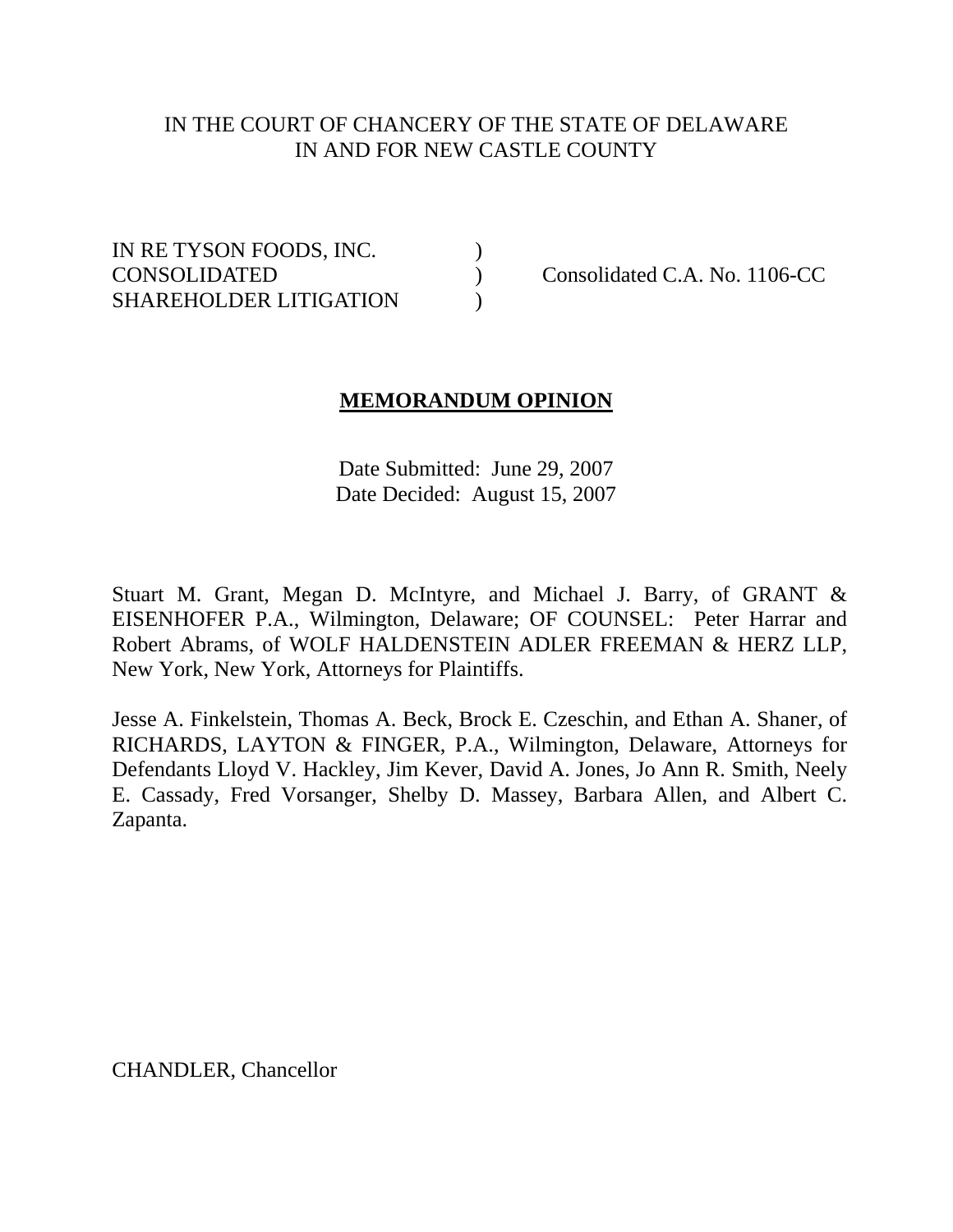Before me is the outside director defendants' Motion for Judgment on the Pleadings concerning plaintiffs' allegations that defendants "spring-loaded" stock options granted to key Tyson directors and executives. In an Opinion dated February 6, 2007, I refused to dismiss Count III of plaintiffs' consolidated complaint, holding that the authorization of spring-loaded stock options may, in certain limited circumstances, constitute a breach of a director's fiduciary duties.

As part of that Opinion, I also noted that Tyson's public filings provided a more nuanced description of the Tyson Stock Incentive Plan than the consolidated complaint.<sup>[1](#page-1-0)</sup> Plaintiffs alleged that Tyson's shareholder-approved stock option plan required the challenged stock options to be granted at a price no less than the fair market price of Class A Common Stock on the date of the grant. Tyson's proxy statements, however, distinguished between "incentive stock options," to which a fair market value restriction applied, and "nonqualified stock options," which Tyson's Compensation Committee might make exercisable at any price. I refused to dismiss Count III of the complaint based on the premise that the challenged stock options may have been issued "with the intent to circumvent otherwise valid shareholder-approved restrictions upon the exercise price of the options."<sup>[2](#page-1-1)</sup>

<span id="page-1-1"></span><span id="page-1-0"></span><sup>1</sup> *In re Tyson Foods, Inc. Consol. S'holder Litig.*, 919 A.2d 563, 575 n.15 (Del. Ch. 2007). <sup>2</sup> *Id*. at 593.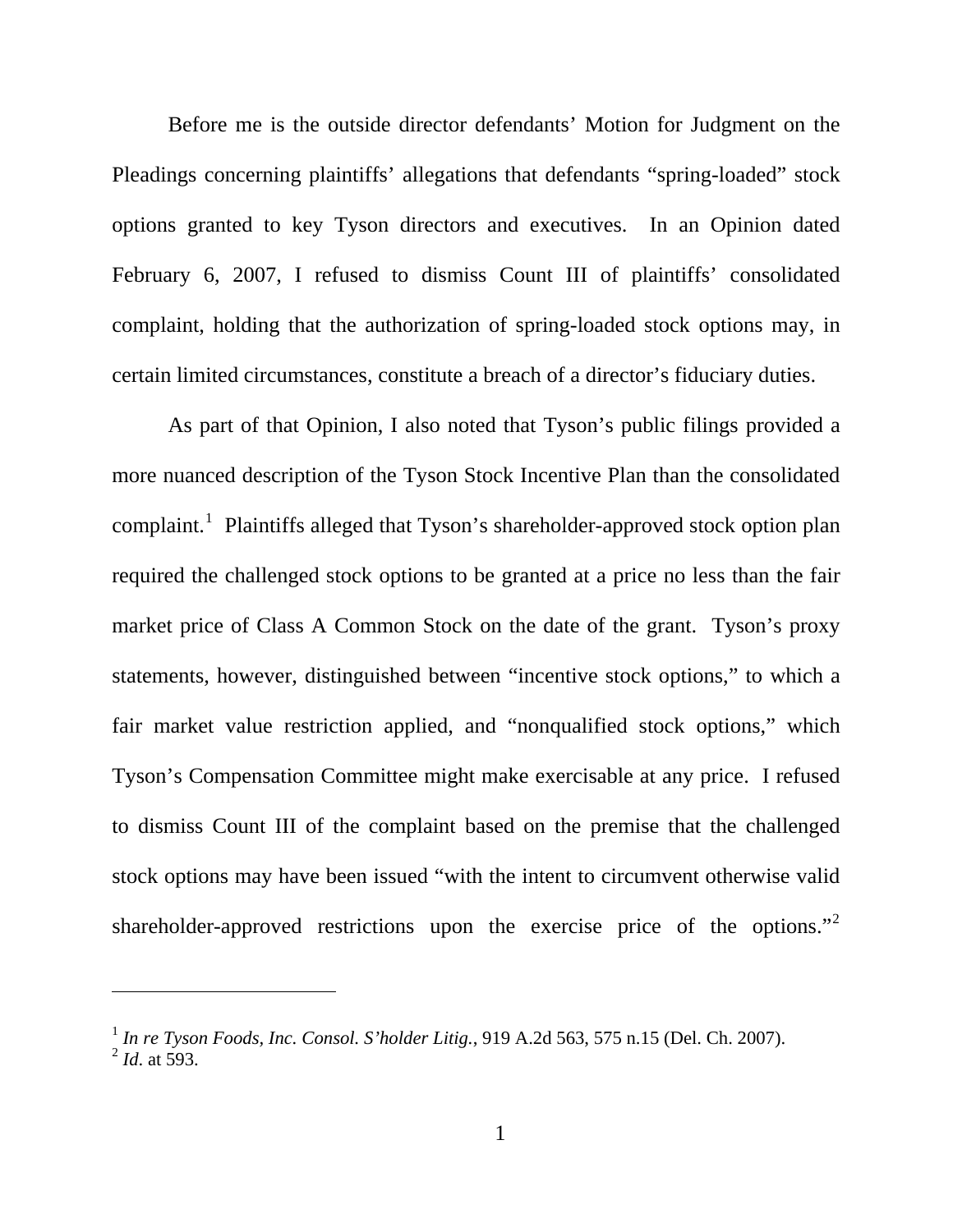Defendants now maintain that the challenged stock options were, in fact, "nonqualified stock options" under Tyson's Stock Incentive Plan and move for judgment on the pleadings as to Count III.

Judicial restraint suggests that a court should limit itself to the case or controversy placed before it and, to the extent practicable, not engage in speculation about phantasmal parties or issues that might one day appear.<sup>[3](#page-2-0)</sup> For this reason, the Opinion ranged very little outside the boundaries of the allegations provided by plaintiffs and, to a lesser degree, challenges raised by defendants. Neither party seriously contested the fact that the options were required to be granted at the market price on the grant date and, although I noted that plaintiffs' allegations and supporting documents were not entirely in accord, I made no assumptions based solely on a few uncited lines scattered throughout multiple proxy statements. Both parties have now directly addressed the issue. With the allegations before the Court more clearly delineated, the holding of the February 6, 2007 Opinion regarding spring-loading can now be considered with greater clarity.

<span id="page-2-0"></span><sup>&</sup>lt;sup>3</sup> Justice Holmes aptly described both the responsibility and the limited authority of a common law judge: "I recognize without hesitation that judges do and must legislate, but they can do so only interstitially; they are confined from molar to molecular motions." *S. Pac. Co. v. Jensen*, 244 U.S. 205, 221 (1917) (Holmes, J., dissenting).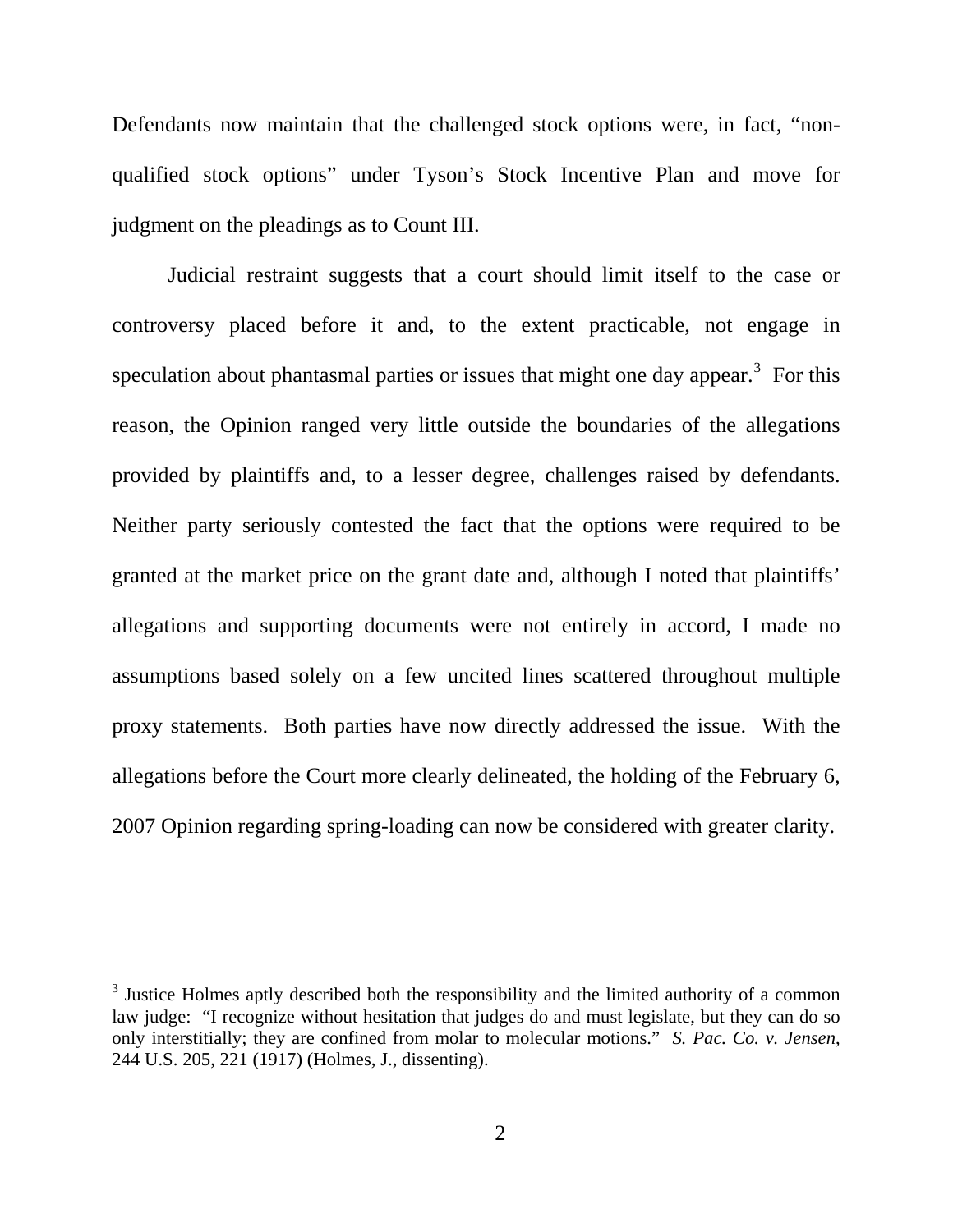## **I. STATEMENT OF FACTS**[4](#page-3-0)

Plaintiffs challenge three separate grants of options issued between 2001 and  $2003$ <sup>[5](#page-3-1)</sup> Each grant was awarded by the Compensation Committee according to the 2000 Stock Incentive Plan approved by shareholders in 2001. The parties disagree, however, as to whether these were grants of incentive or non-qualified stock options.

At a more basic level, the parties disagree as to the materials upon which the Court can base its conclusions at this stage of litigation. Defendants principally rely upon three types of documents: (1) the text of the 2000 Stock Incentive Plan approved by shareholders; (2) proxy statements and other publicly-filed documents issued by Tyson; and (3) minutes of board meetings at which these options were approved. Plaintiffs rightfully object that, not having had the opportunity to complete discovery on this issue, I must limit the range of documents I consider in reaching my conclusions.

On a motion for judgment on the pleadings under Court of Chancery Rule 12(c), the Court is required to take the well-pled facts alleged in the complaint as

<span id="page-3-0"></span><sup>&</sup>lt;sup>4</sup> The Court refers to the detailed discussion of plaintiffs' allegations included in the earlier Opinion, and restates here only those allegations necessary to the consideration of the motion for judgment on the pleadings.

<span id="page-3-1"></span><sup>&</sup>lt;sup>5</sup> See In re Tyson Foods, 919 A.2d at 575-576. The consolidated complaint originally challenged four grants of options, but plaintiffs have conceded that the 1999 grant has been rendered moot by a subsequent cancellation.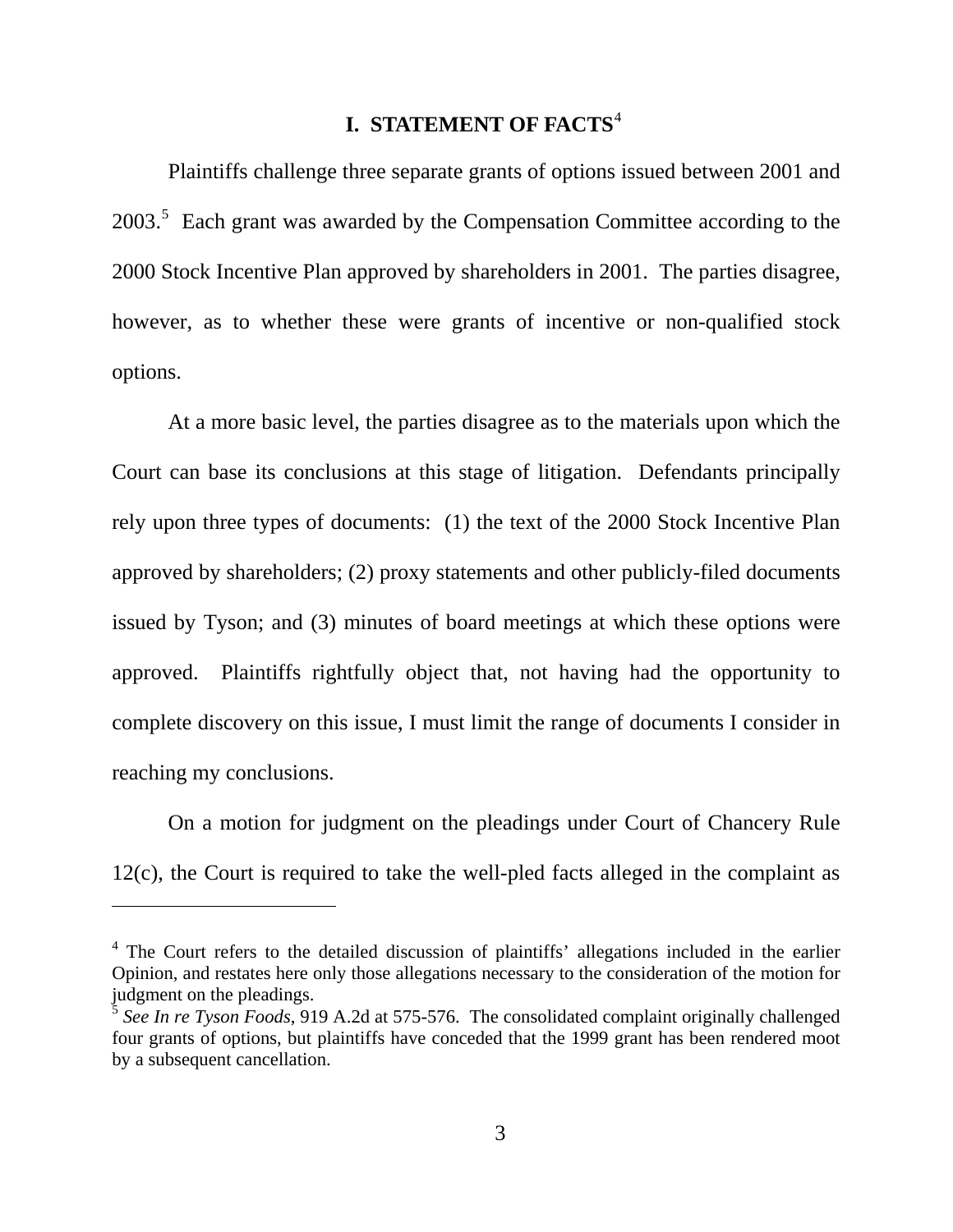admitted and to view the allegations and reasonable inferences drawn from them in the light most favorable to the non-moving party. $6$  There are a few exceptions to this general rule, however. The Court may take judicial notice of a corporation's public filings,<sup>[7](#page-4-1)</sup> and the Court may rely upon documents integral to or incorporated by reference in the consolidated complaint.<sup>[8](#page-4-2)</sup>

The text of the 2000 Stock Incentive Plan and the various Tyson proxy statements are properly before the Court. The latter are public filings subject to judicial notice and the former is a document integral to the consolidated complaint. A plaintiff may not base a claim upon a contract or similar document, describe that contract in its complaint, but prevent a court from reviewing the plain terms of that agreement by omitting the document from the complaint itself. Such a rule would promote the crafting of misleading complaints containing strategic omissions.<sup>[9](#page-4-3)</sup>

On the other hand, the notes of the Compensation Committee must be excluded from consideration. Defendants suggest that the board resolutions approving the grant of stock options "are essentially contracts that provide the option recipients the right to receive the options set forth therein and form the basis

<span id="page-4-0"></span><sup>6</sup> *See Desert Equities, Inc. v. Morgan Stanley Leveraged Equity Fund, II, L.P.*, 624 A.2d 1199, 1205 (Del. 1993).

<span id="page-4-1"></span><sup>7</sup> *See In re Gen. Motors (Hughes) S'holder Litig*., 897 A.2d 162, 170-171 (Del. 2006).

<span id="page-4-2"></span><sup>8</sup> *See Midland Food Services, LLC v. Castle Hill Holdings V. LLC*, 792 A.2d 920, 925 n.5 (Del. Ch. 1999).

<span id="page-4-3"></span> $9$  *Id.*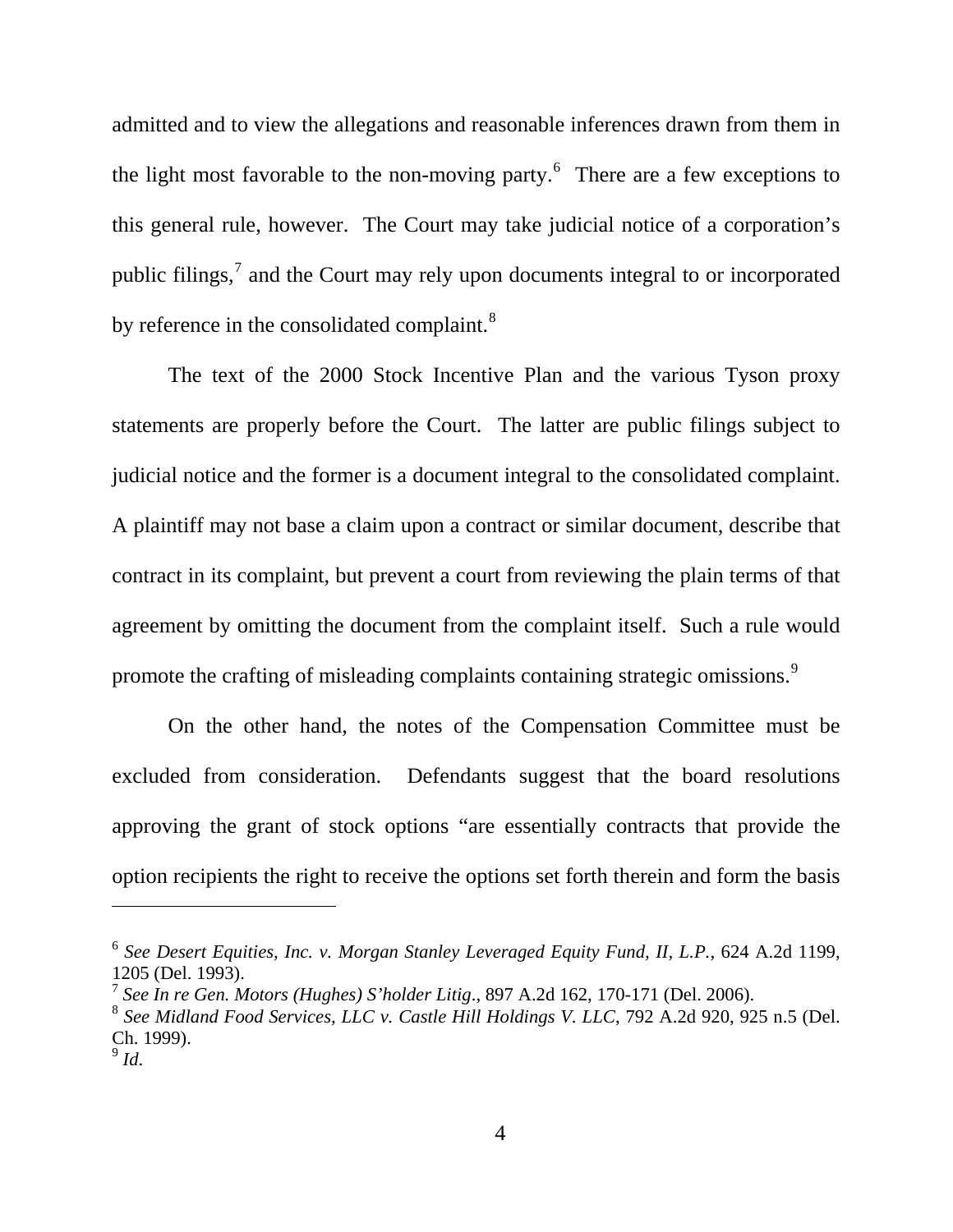of Plaintiffs' claims."[10](#page-5-0) Whatever the minutes may "essentially" constitute, they are not themselves the relevant agreements between the Company and grantees referenced in the consolidated complaint. It would be fundamentally inequitable for the Court to consider documents cherry-picked from defendants' files on a judgment on the pleadings before plaintiffs have had the benefit of complete discovery.

Considering only the terms of the 2000 Stock Incentive Plan and Tyson's public filings, however, it becomes obvious that the consolidated complaint mischaracterizes the relevant stock option grants. The Plan itself clearly distinguishes between incentive and non-qualified stock option grants and Tyson made this distinction clear to shareholders when it sought approval in 2001. Shareholders had notice of, and approved, a plan that permitted the Compensation Committee the right to distribute options with either a fixed price or a strike price set at the discretion of the Committee.

Although plaintiffs maintain that Tyson's proxy statements do not affirmatively describe the challenged option grants as non-qualified stock options, I find it impossible to reasonably infer that they could be anything else. The Plan defines an Incentive Stock Option as one "contemplated by the provisions of the

<span id="page-5-0"></span> $10$  Reply Br. in Supp. of Outside Directors' Mot. for J. on the Pleadings at 5.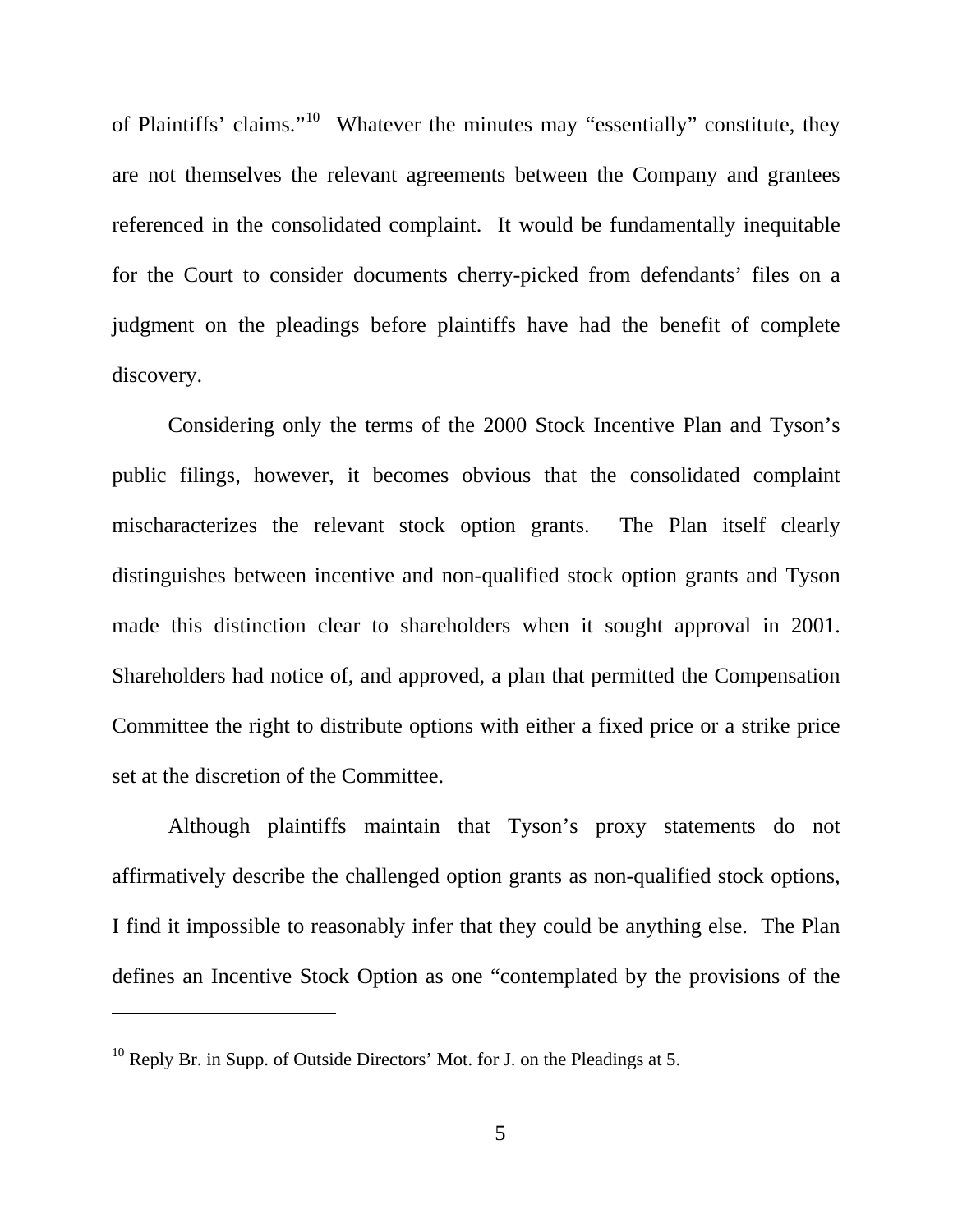[Internal Revenue] Code Section 422 or any successor thereto," while nonqualified options are essentially defined as any option that is not an incentive option.<sup>[11](#page-6-0)</sup> The proxy statements do not refer to the status of the options under the Plan, but they explicitly state that the options do not qualify as incentive options under the Code. Given that an option cannot qualify as an incentive stock option under the Plan without first qualifying under the Code, the only reasonable inference is that these were not incentive stock options and, thus, were nonqualified.

Tyson's publicly-filed statements and the shareholder-approved Plan on which plaintiffs rely thus contradict the allegation in the consolidated complaint that "the Plan requires that the price be no lower than the fair market value of the Company's stock on the day of the grant."<sup>[12](#page-6-1)</sup> This conclusion materially alters the appropriate analysis with respect to Count III of the consolidated complaint. The question facing the Court on February 6, 2007, was whether a grant of springloaded options could be within the bounds of the Compensation Committee's business judgment in the face of a shareholder-approved agreement explicitly

<span id="page-6-0"></span> $11$  Opening Br. in Supp. of Outside Directors' Mot. for J. on the Pleadings Ex. A at 3.

<span id="page-6-1"></span> $12$  Consol. Compl. at  $\P$  134.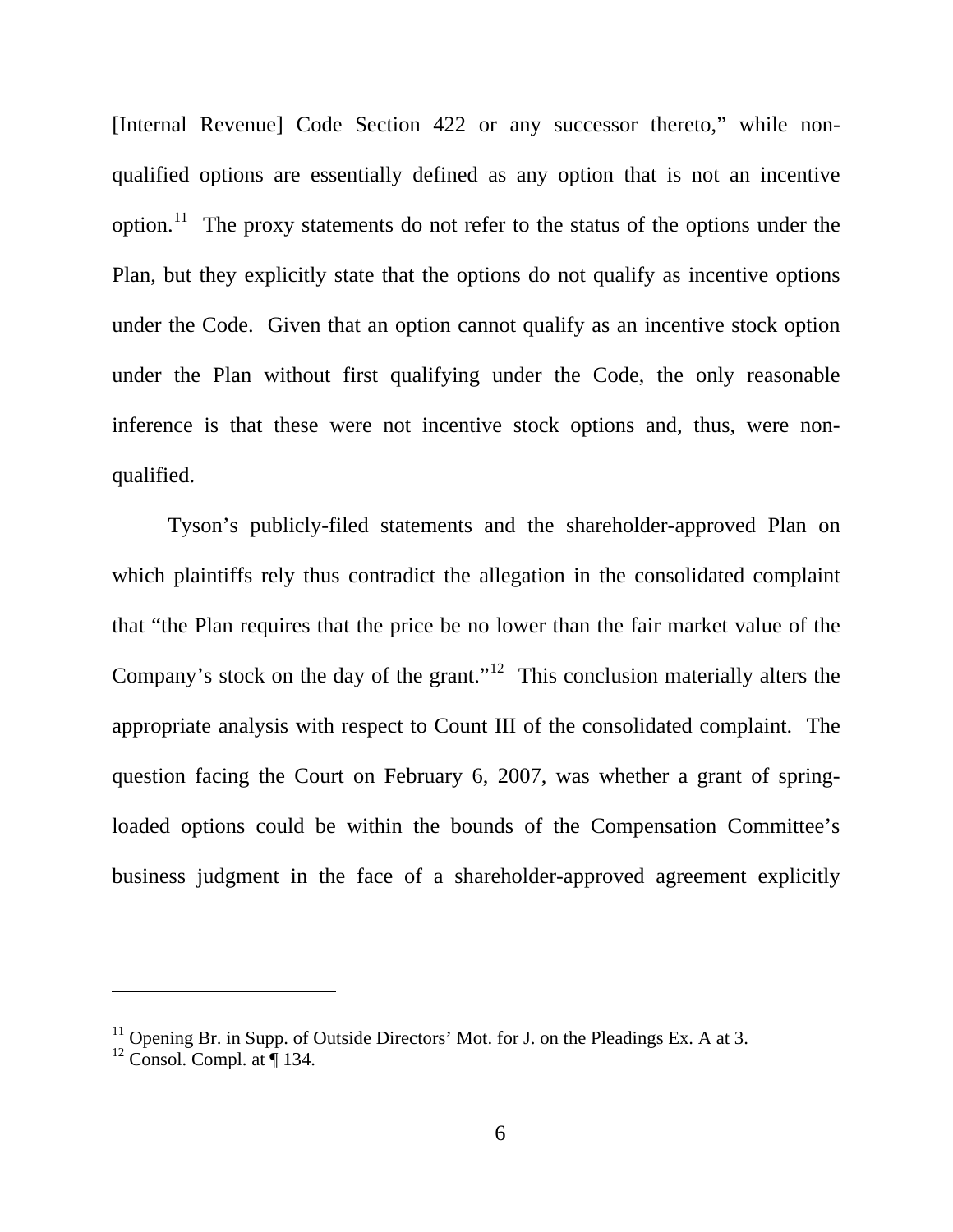requiring a market value strike-price. Absent such an agreement, the nature of defendants' alleged deception changes significantly.

Based on the allegations now before the Court, the following circumstances may be reasonably inferred from the consolidated complaint. On three separate occasions between 2001 and 2003, defendants suspected that Tyson's share price would climb once the market learned what the board already knew. Armed with this knowledge, members of the Compensation Committee granted non-qualified stock options to select Tyson employees, ensuring that these options would shortly be in the money. When the option grants were later revealed to shareholders, however, defendants did not straightforwardly describe such strike-price prestidigitation. Rather, they provided minimal assurances to investors that these options rested within the limits of the shareholder-approved plan. The crux of defendants' argument is that a scheme that relies upon bare formalism concealed by a poverty of communication somehow sits within the scope of reasonable, good faith business judgment. At this juncture, and based solely on the pleadings and the public documents, I cannot agree.

## **II. ANALYSIS**

Delaware law sets forth few bright-line rules guiding the relationship between shareholders and directors. Nor does the law require corporations to adopt complex sets of articles and bylaws that govern the method by which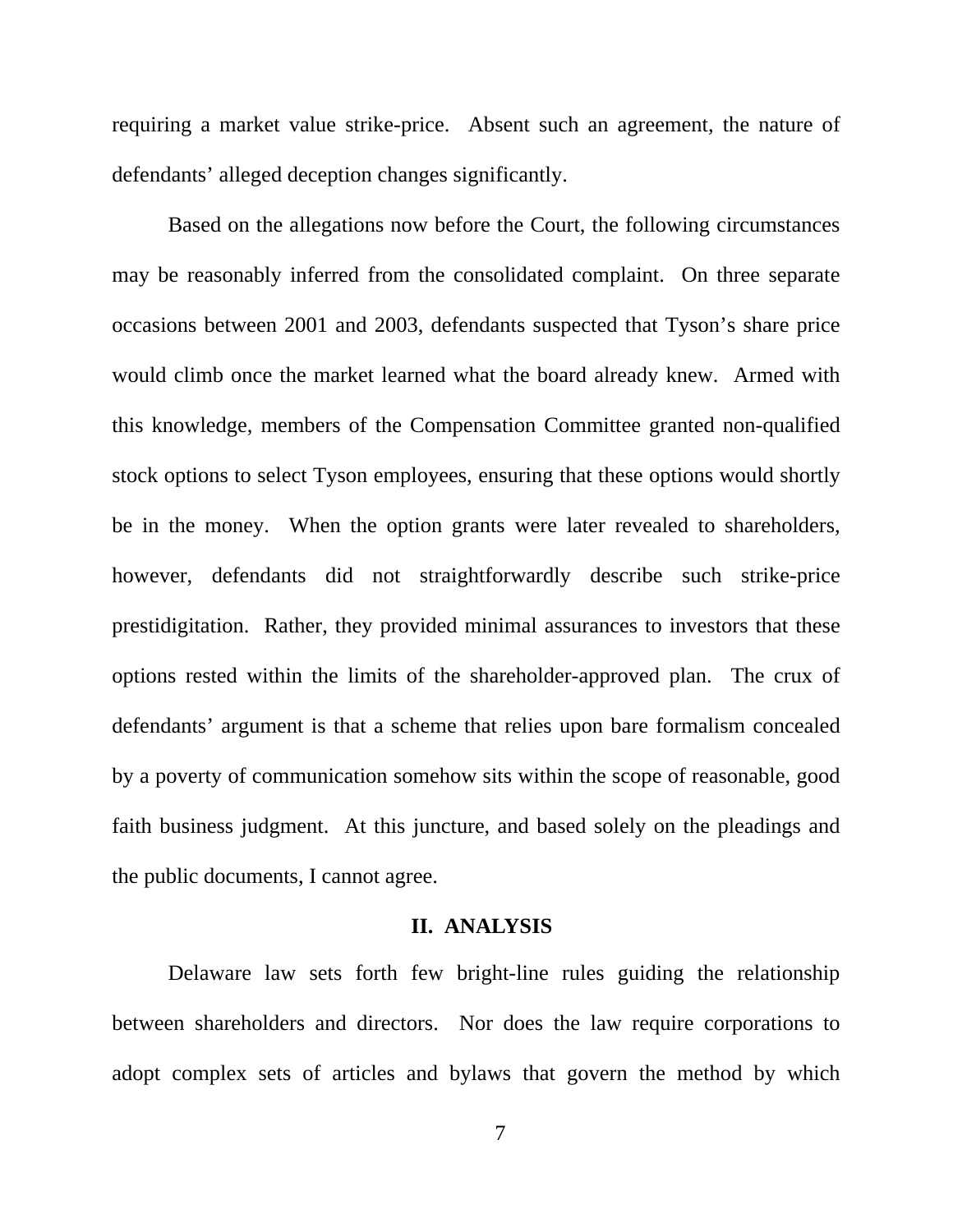corporate decisions will be made. Instead, shareholders are protected by the assurance that directors will stand as fiduciaries, exercising business judgment in good faith, solely for the benefit of shareholders.

Case law from the Supreme Court, as well as this Court, is replete with language describing the nature of this relationship. The affairs of Delaware corporations are managed by their board of directors, who owe to shareholders duties of *unremitting* loyalty.<sup>[13](#page-8-0)</sup> This means that their actions must be taken in the good faith belief that they are in the best interests of the corporation and its stockholders, especially where conflicts with the individual interests of directors are concerned.<sup>[14](#page-8-1)</sup> The question whether a corporation should pursue a lawsuit against an errant director belongs to the board, and will not be taken from *disinterested* directors, or those who retain their *independence* from those who might not have shareholder interests firmly at heart.<sup>[15](#page-8-2)</sup> When those same directors communicate with shareholders, they also must do so with *complete candor*. [16](#page-8-3)

Loyalty. Good faith. Independence. Candor. These are words pregnant with obligation. The Supreme Court did not adorn them with half-hearted

<span id="page-8-0"></span><sup>13</sup> *Malone v. Brincat*, 722 A.2d 5, 10 (Del. 1998).

<span id="page-8-1"></span><sup>14</sup> *Lofland v. Cahall*, 118 A. 1 (Del. 1922).

<span id="page-8-2"></span><sup>15</sup> *Aronson v. Lewis*, 473 A.2d 805, 812 (Del. 1984).

<span id="page-8-3"></span><sup>16</sup> *Malone*, 722 A.2d at 11.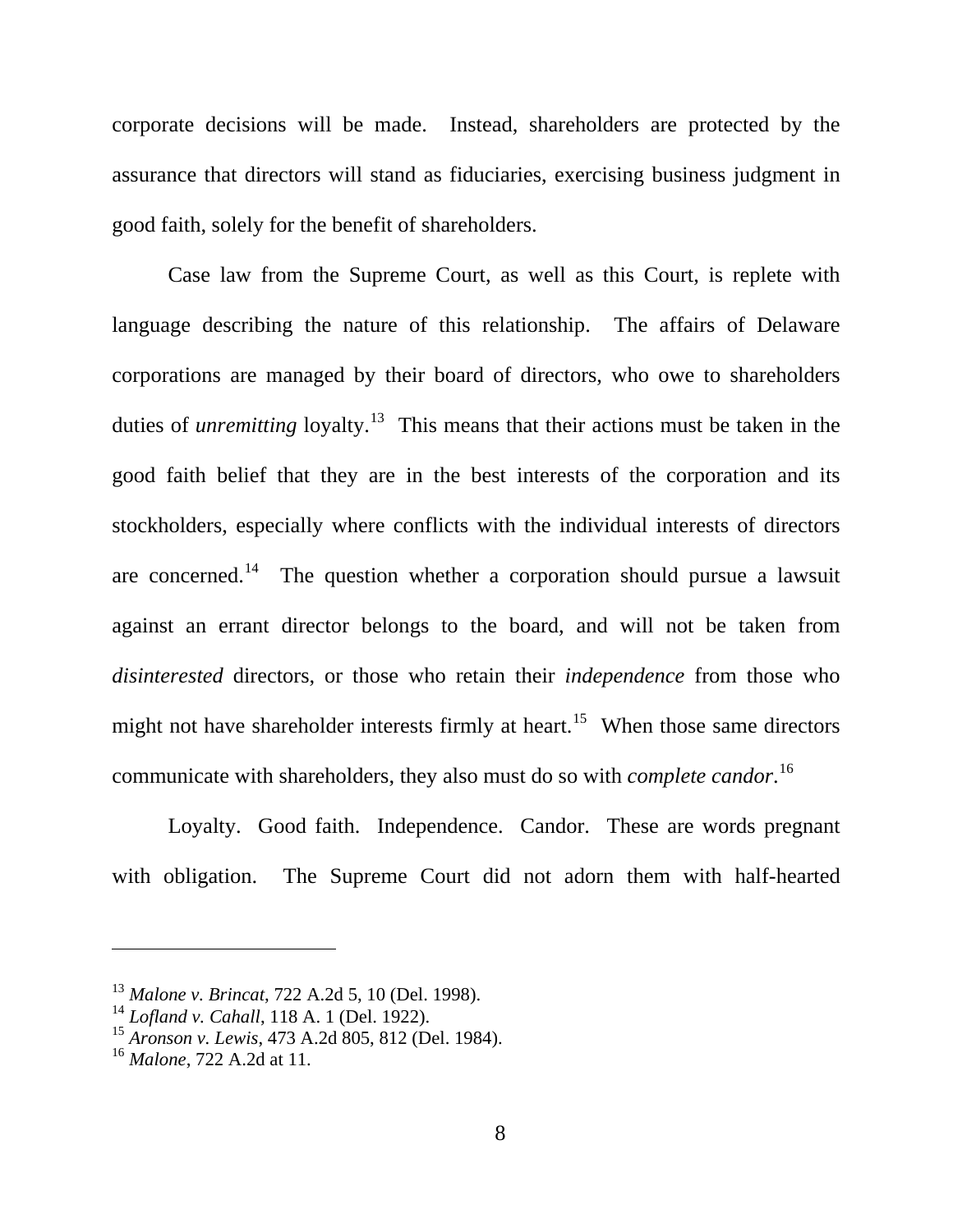adjectives. Directors should not take a seat at the board table prepared to offer only conditional loyalty, tolerable good faith, reasonable disinterest or formalistic candor. It is against these standards, and in this spirit, that the alleged actions of spring-loading or backdating should be judged.

Defendants invoke an utterly different vision of Delaware law. Defendants' argument suggests a relationship between director and shareholder that falls beneath any reasonable conception of the fiduciary and into the merely contractual. The 2000 Tyson Stock Incentive Plan clearly stated that non-qualified stock options could be granted at any particular price. All SEC disclosures revealed the stated strike price to be the market price on the day of the grant. A preternaturallyattentive shareholder might have focused in upon the grant dates, matched them to Tyson press releases, and inferred from the relationship between them that the directors intended to issue what amounted to in the money options. All of this is purely to the letter of the agreement (runs defendants' reasoning), and no court should infer from this anything inconsistent with a duty of loyalty.

When directors seek shareholder consent to a stock incentive plan, or any other quasi-contractual arrangement, they do not do so in the manner of a devil in a dime-store novel, hoping to set a trap with a particular pattern of words. Had the 2000 Tyson Stock Incentive Plan never been put to a shareholder vote, the nature of a spring-loading scheme would constitute material information that the Tyson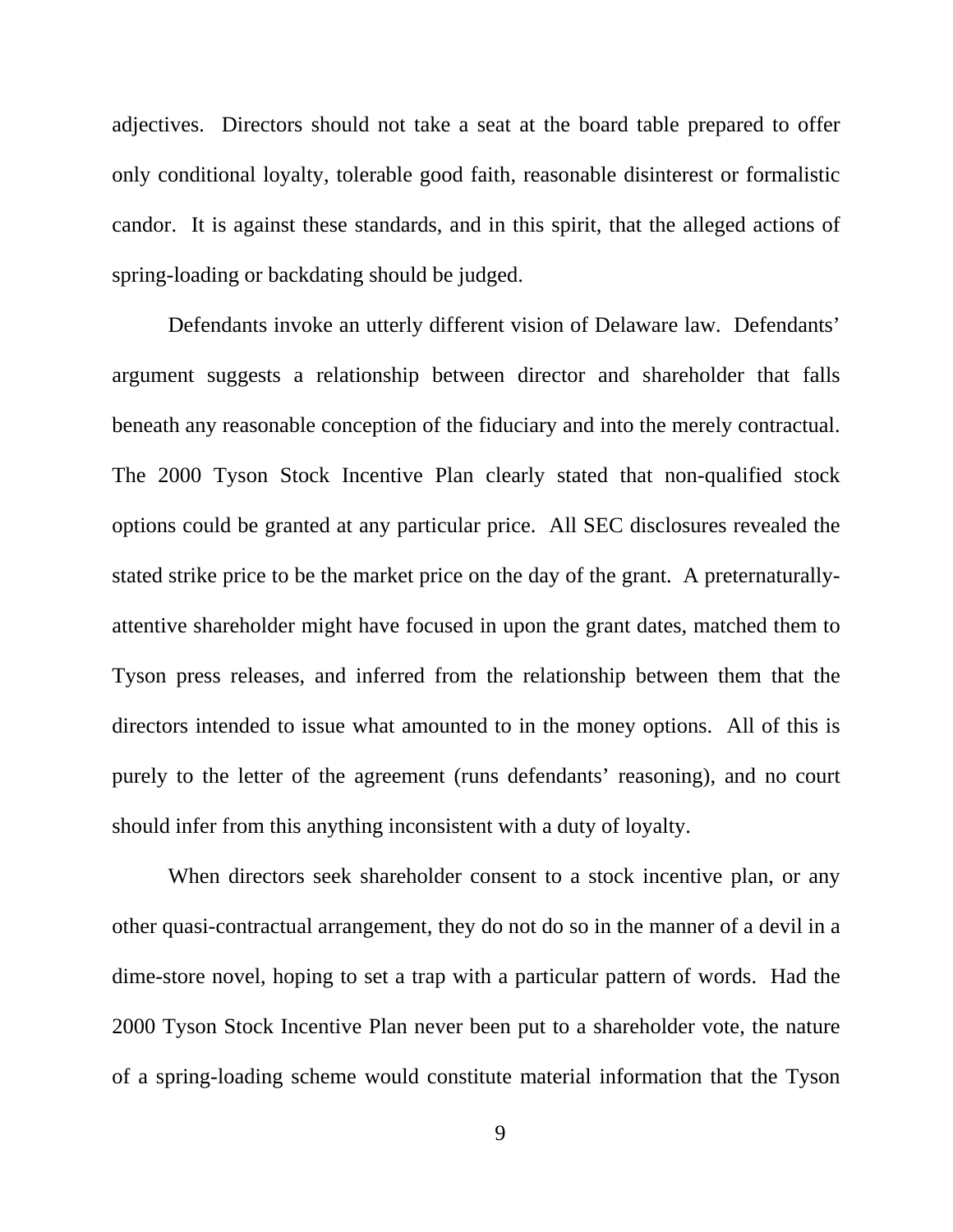board of directors was obligated to disclose to investors when they revealed the grant. By agreeing to the Plan, shareholders did not implicitly forfeit their right to the same degree of candor from their fiduciaries.

Defendants protest that deceptive or deficient proxy disclosures cannot form the basis of a derivative claim challenging the grant of these options, asserting that "Tyson's later proxy disclosures concerning the challenged option grants are temporally and analytically distinct from the option grants themselves."<sup>[17](#page-10-0)</sup> At this stage, however, I am bound to give plaintiffs the benefit of every reasonable inference, not to give defendants the benefit of every doubt. Where a board of directors intentionally conceals the nature of its earlier actions, it is reasonable for a court to infer that the act concealed was itself one of disloyalty that could not have arisen from a good faith business judgment. The gravamen of Count III lies in the charge that defendants intentionally and *deceptively* channeled corporate profits to chosen executives (including members of Don Tyson's family). Proxy statements that display an uncanny parsimony with the truth are not "analytically distinct" from a series of improbably fortuitous stock option grants, but rather raise an inference that directors engaged in later dissembling to hide earlier subterfuge.

<span id="page-10-0"></span><sup>17</sup> Reply Br. in Supp. of Outside Directors' Mot. for J. on the Pleadings at 11, citing *Desimone v. Barrows*, 924 A.2d 908 (Del. Ch. 2007).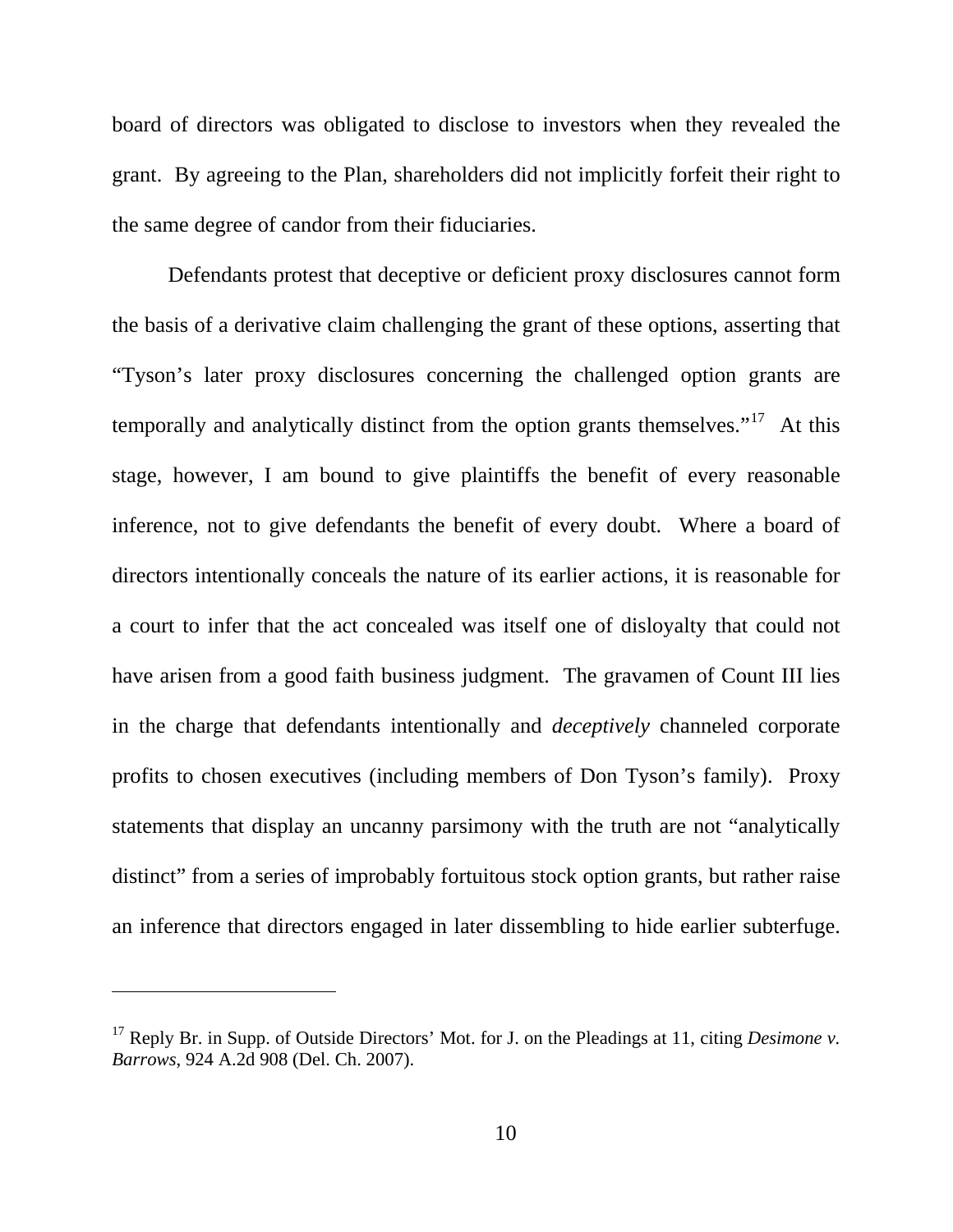The Court may further infer that grants of spring-loaded stock options were both inherently unfair to shareholders and that the long-term nature of the deceit involved suggests a scheme inherently beyond the bounds of business judgment.<sup>[18](#page-11-0)</sup>

In retrospect, the test applied in the February 6, 2007 Opinion was, although appropriate to the allegations before the Court at the time, couched in too limited a manner.<sup>[19](#page-11-1)</sup> Certainly the elements listed describe a claim sufficient to show that spring-loading would be beyond the bounds of business judgment. Given the additional information now presented by the parties, however, I am not convinced that allegations of an implicit violation of a shareholder-approved stock incentive plan are absolutely necessary for the Court to infer that the decision to spring-load

<span id="page-11-0"></span> $18$  This is not to say that failure to fully disclose the nature of a transaction in a proxy statement will always lead a court to question the equity of the underlying transaction. For obvious reasons, a company may wish to be less than entirely detailed about trade secrets or other confidential information. Executive compensation, however, is not a realm in which less than forthright disclosure somehow provides a company with an advantage with respect to competitors. Sophism and guile on this subject does not serve shareholder interests. When directors speak out about their own compensation, or that of company managers, shareholders have a right to the full, unvarnished truth.

<span id="page-11-1"></span><sup>&</sup>lt;sup>19</sup> "[The conclusion that spring-loading may not be an exercise of a good faith fiduciary] rests upon at least two premises, each of which should . . . be alleged by a plaintiff in order to show that a spring-loaded option issued by a disinterested and independent board is nevertheless beyond the bounds of business judgment. First, a plaintiff must allege that options were issued according to a shareholder-approved employee compensation plan. Second, a plaintiff must allege that the directors that approved spring-loaded (or bullet-dodging) options (a) possessed material non-public information soon to be released that would impact the company's share price, and (b) issued those options with the intent to circumvent otherwise valid shareholderapproved restrictions upon the exercise price of the options." *In re Tyson Foods*, 919 A.2d at 593.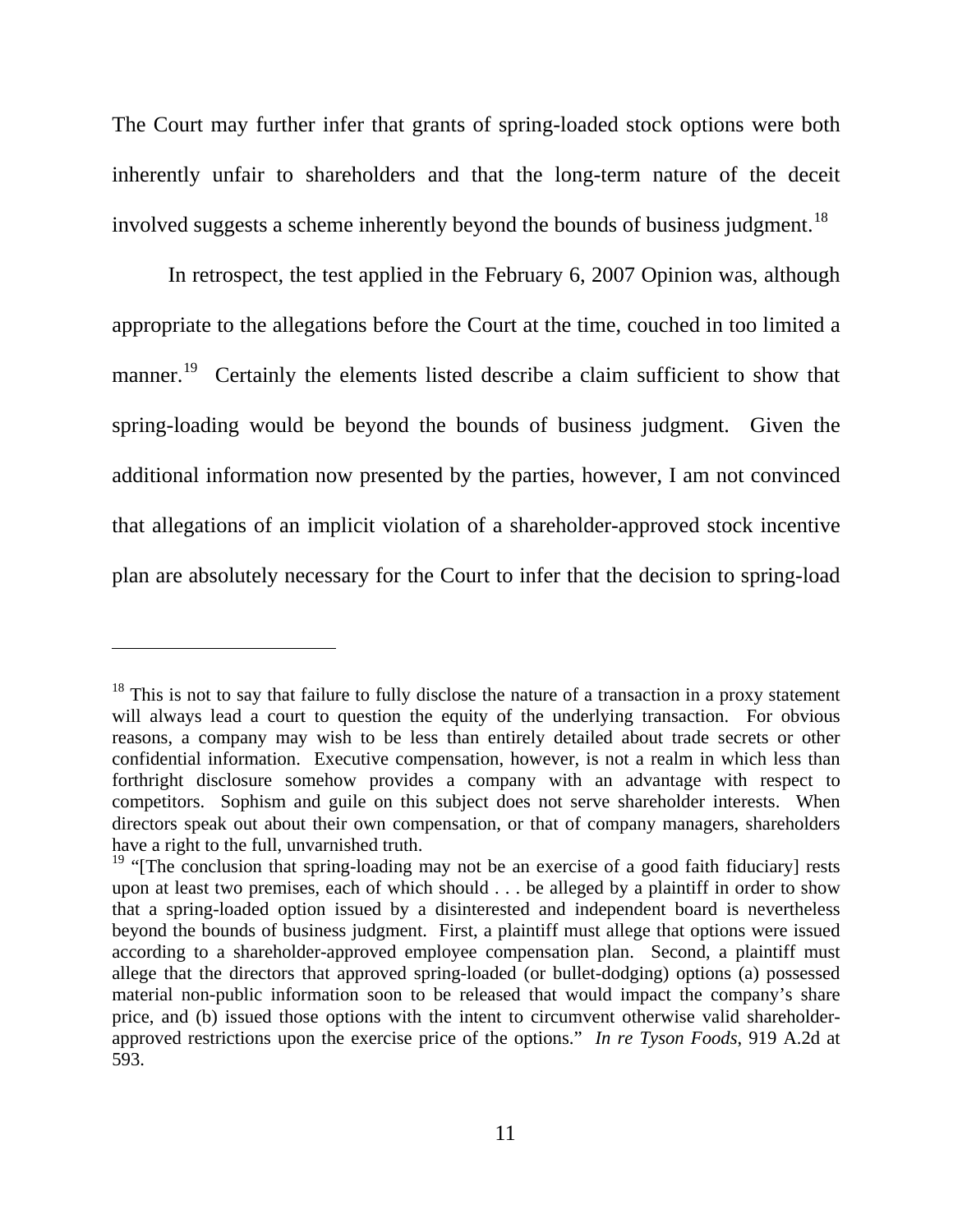options lies beyond the bounds of business judgment. Instead, I find that where I may reasonably infer that a board of directors later concealed the true nature of a grant of stock options, I may further conclude that those options were not granted consistent with a fiduciary's duty of utmost loyalty.

Nor are my conclusions, based upon the allegations in this case, inconsistent with two of the multiple scenarios described by Vice Chancellor Strine in *Desimone v. Barrows*. [20](#page-12-0) Vice Chancellor Strine imagines a circumstance in which a COO and CFO of a corporation involved in a merger of equals have "missed their summer vacations, their children's baseball games, and every important family occasion for four months" while working on a merger of equals.<sup>[21](#page-12-1)</sup> In recognition of this sacrifice, a hypothetical compensation committee awards each officer a grant of stock options in advance of the merger announcement, knowing that those options will almost immediately increase in value and, indeed, insist that the options may be immediately exercised in the event of the forthcoming merger. Vice Chancellor Strine alternately considers the duties of this fictitious board of

<span id="page-12-1"></span><span id="page-12-0"></span> $20$  924 A.2d 908, 936-37.  $^{21}$  *Id*.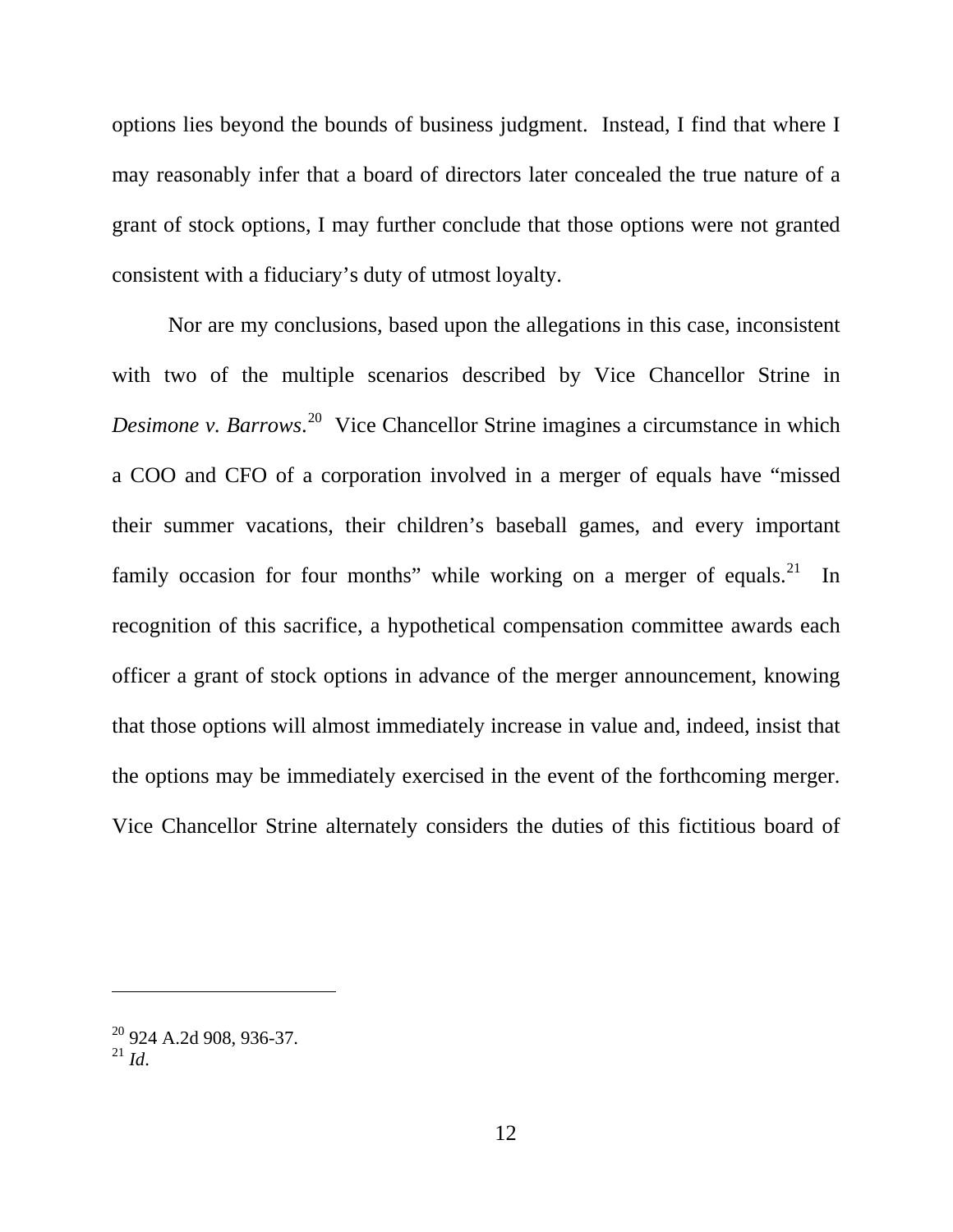directors in the absence, and then in the presence, of a shareholder-approved stock option plan that limits the strike price of the options. $^{22}$  $^{22}$  $^{22}$ 

 In both cases, however, these hypotheticals *assume that the board of directors has revealed their strategy to shareholders in complete and utter candor*. In the absence of a shareholder-approved plan, the board clearly discloses in the merger proxy that these grants are rewards for exemplary service. Where the board operates under the restrictions of a shareholder-approved plan, it is explicitly assumed that "stockholders were told that the reason for [the requirement to grant stock options at market price] was singular and predicated solely on the desirability of having all grants qualify for favorable tax and accounting treatment. In fact, the disclosures to the stockholders in advance of the approval vote made clear that the stock option plan was, subject to such qualification, intended to permit the corporation to reward outstanding performance *and* to create incentives for superior future efforts."<sup>[23](#page-13-1)</sup> It is fair to say that, based upon the actual allegations before the Court in this case, defendants' disclosures are too sparse to fit into either hypothetical analyzed by Vice Chancellor Strine in *Desimone*.

<span id="page-13-1"></span><span id="page-13-0"></span> $\frac{22}{23}$  *Id.* 23 *Id.*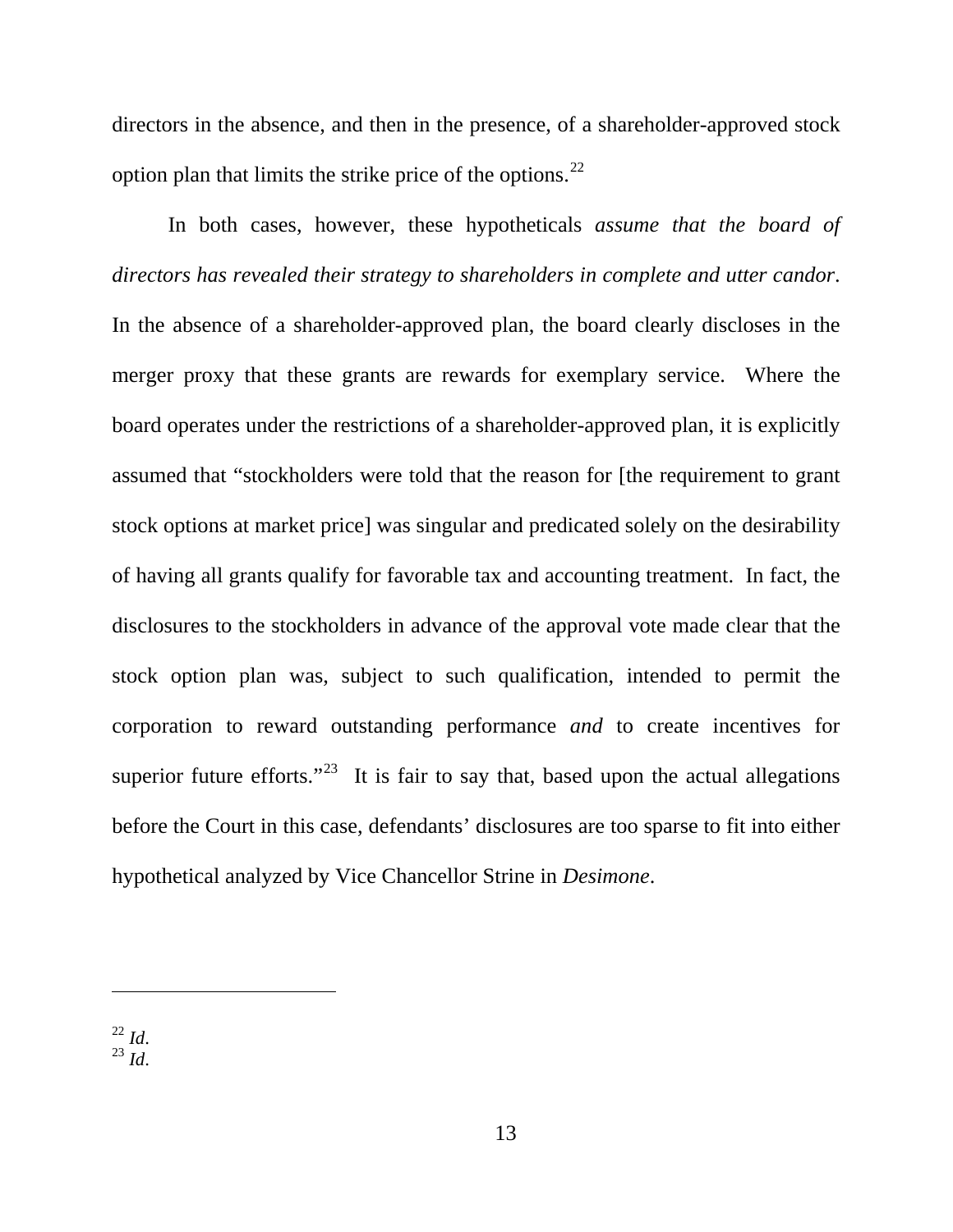As Vice Chancellor Strine thus made clear, if a board of directors candidly discloses why and when it awarded options, and accounted for them in a lawful manner consistent with the actual facts, the board has, absent unusual circumstances, insulated itself from fiduciary liability for misleading investors or regulatory authorities. What the directors would remain subject to was a well-pled claim that the compensation awarded was actionably excessive because, for example, it involved self-dealing and was not fair to the corporation. That is all that the following citation to Tyson was intended to show: "Under the carefullycrafted test articulated by the Chancellor in *Tyson*, these facts would arguably not give rise to anything other than an excess compensation claim, as it would be difficult to find that the defendants acted in a deceptive manner intended to circumvent the purposes of a stockholder-approved stock option plan."<sup>[24](#page-14-0)</sup> What the defendants here fail to confront is that their disclosures regarding the options under attack do nothing to rebut the pleading stage inference that the defendants intended to conceal a pattern of unfairly stocking up insiders' larders with option grants shortly before the announcement of events likely to increase the Company's stock price. In fact, the magnitude and timing of the grants, when accompanied with no disclosure of the reasons motivating the grants, is suggestive, at the pleading stage,

<span id="page-14-0"></span> $^{24}$  *Id*.